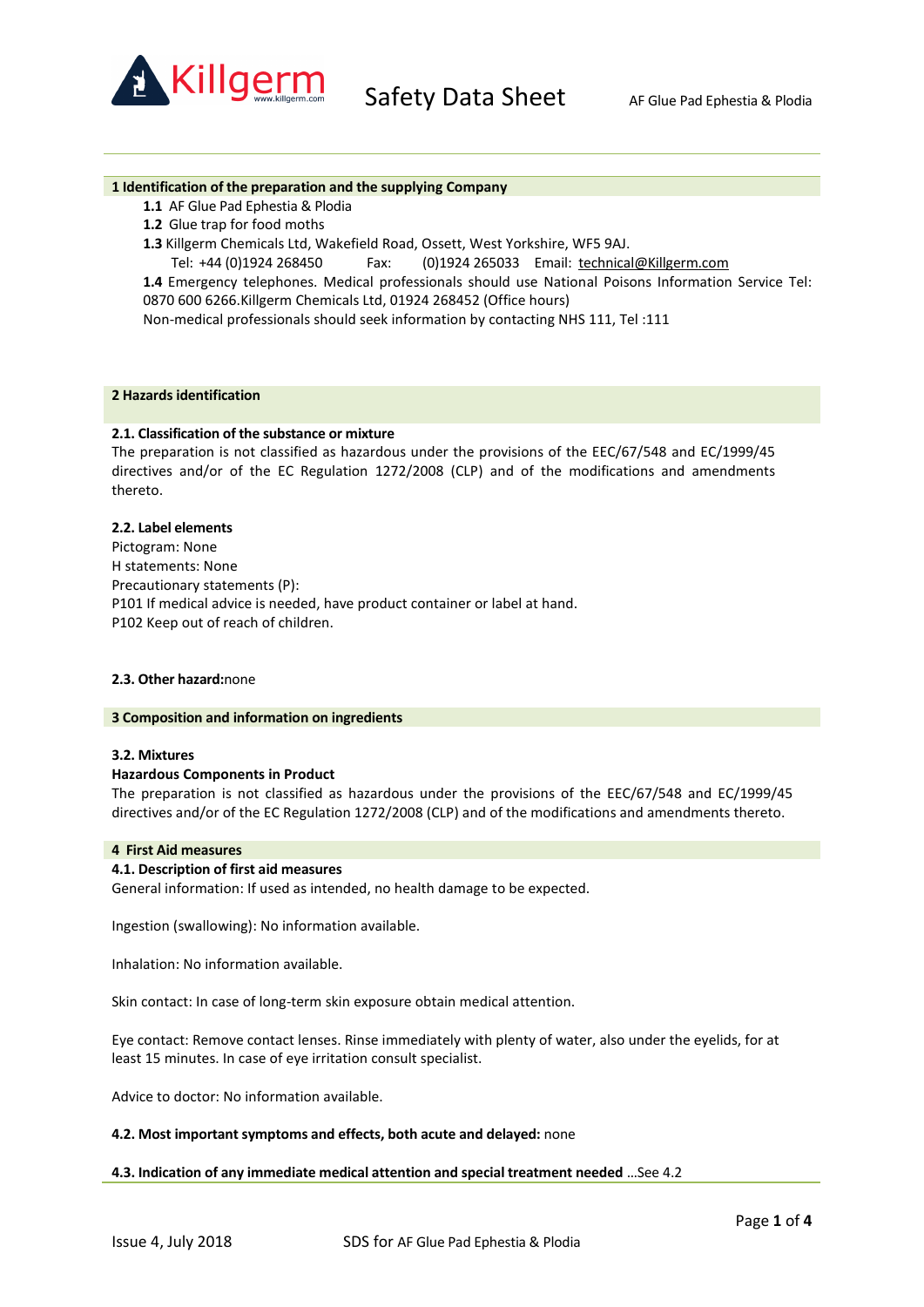

## **5 Fire-fighting measures**

**5.1. Extinguishing media:** No special measures necessary. All known extinguishing media can be used.

#### **5.2. Special hazards arising from the substance or mixture:** None.

**5.3. Advice for fire-fighters:** Fire residues and contaminated firefighting water must be disposed of in accordance with local regulations.

#### **6 Accidental release measures**

**6.1. Personal precautions, protective equipment and emergency procedures:** None.

**6.2. Environmental precautions:** None.

**6.3. Methods and material for containment and cleaning up:** Take up mechanically and collect in suitable container for disposal.

**6.4. Reference to other sections:**

**7 Handling and storage**

**7.1. Precautions for safe handling:** None.

**7.2. Conditions for safe storage, including any incompatibilities:** Store in cool and dry place. Avoid temperatures exceeding 30° C.

**7.3. Specific end use(s):** Monitoring of contamination with *Ephestia* **&** *Plodia* **sp, Flour moth and Indian Meal moth.**

#### **8 Exposure controls and personal protection**

## **8.1. Control parameters**

## **8.2. Exposure controls**

Where exposure may occur engineering controls should be employed. A risk assessment should be carried out and the following PPE may be appropriate /required

Ingredients with occupational exposure limits to be monitored:None.

Respiratory protection:No personal respiratory protective equipment normally required.

Hand protection:No personal hand protection normally required.

Eye protection:No personal eye protection normally required.

General protective measures:None.

Environment protection measures: See section 6. No specific additional measures required.

## **9 Physical and chemical properties**

**9.1. General information** Appearance: Solid, Glue layer transparent, Carrier brown/white Odour: Neutral pH: Not determined Density: Not determined Flammability: Not determined Boiling point/boiling range: Not determined Vapour density: Not determined Vapour pressure: Not determined Melting point/freezing point: Not determined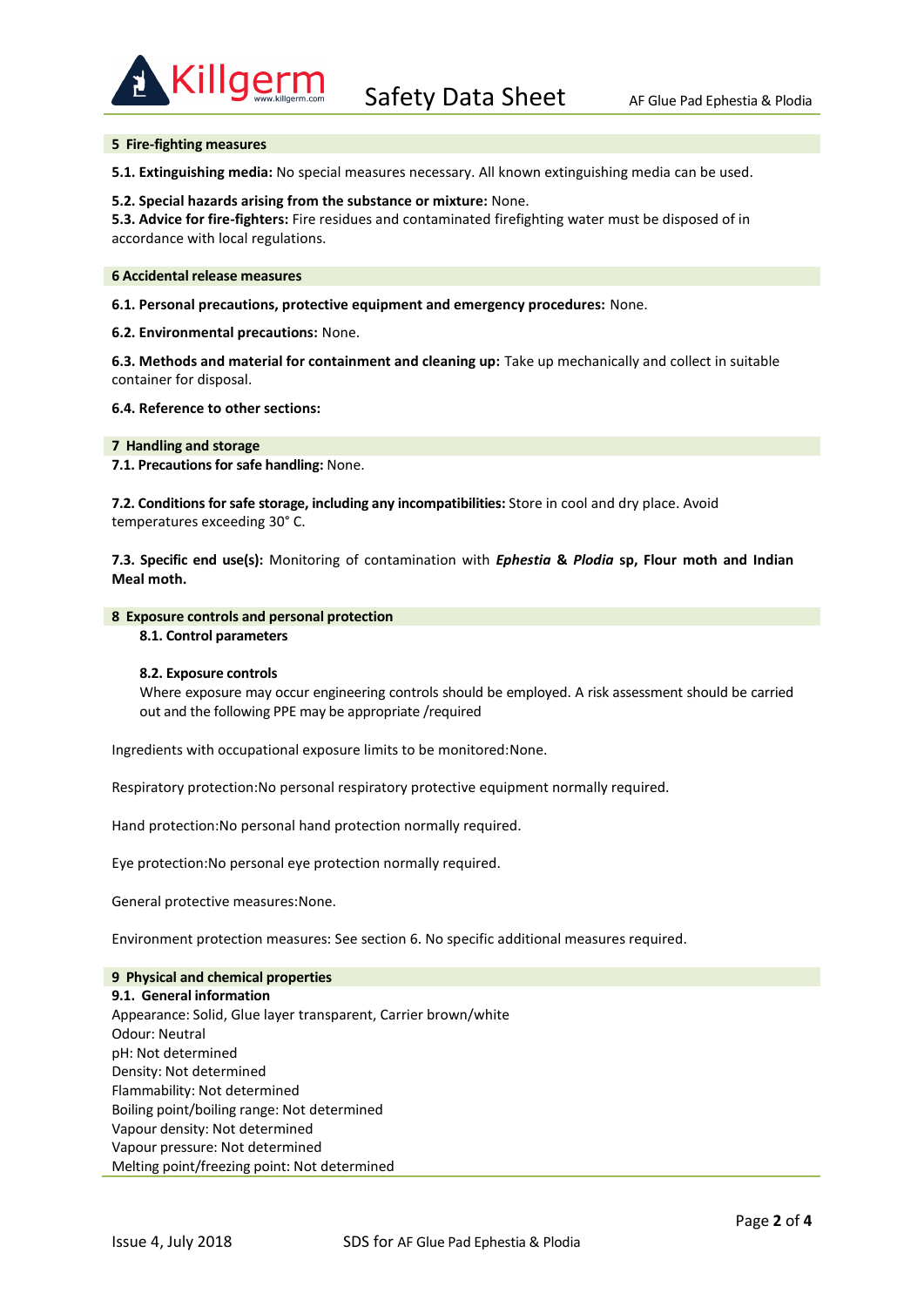

Solubility in water: Not soluble Solubility in other solvents: Not determined Explosive properties: Not determined Combustibility: Not determined Oxidising properties: Not determined Evaporation rate: Not determined Partition coefficient: Not determined Decomposition temp: Not determined Auto-ignition temp: Not determined **10 Stability and reactivity**

**10.1. Reactivity:** not reactive

**10.2. Chemical stability:** Stable at normal conditions.

- **10.3. Possibility of hazardous reactions:** None.
- **10.4. Conditions to avoid:** Do not expose to temperatures above 100° C**.**
- **10.5. Incompatible materials:** None.

#### **10.6. Hazardous decomposition products:** None.

#### **11 Toxicological information**

- **11.1 Information on toxicological effects**
- (a) acute toxicity; No data available.
- (b) irritation; No data available.
- (c) corrosivity; No data available.
- (d) sensitisation; No data available.
- (e) repeated dose toxicity; No data available.
- (f) carcinogenicity; No data available.
- (g) mutagenicity; No data available.
- (h) toxicity for reproduction; No data available.

**11.2 Other data:** see section 2.3

## **12 Ecological information**

**12.1. Toxicity:** No data available.

- **12.2. Persistence and degradability:** No data available.
- **12.3. Bio accumulative potential:** No data available.
- **12.4. Mobility in soil:** No data available.
- **12.5. Results of PBT and vPvB assessment:** No data available.

- **13 Disposal considerations**
- **13.1. Waste treatment methods**

Dispose of as controlled waste using EWC code 20 01 39

## **14 Transport information 14.1. UN number:** N/A

**14.2**. **UN proper shipping name**: N/A

**14.3**. **Transport hazard class(es) :** N/A

**<sup>12.6.</sup> Other adverse effects:** No data available.